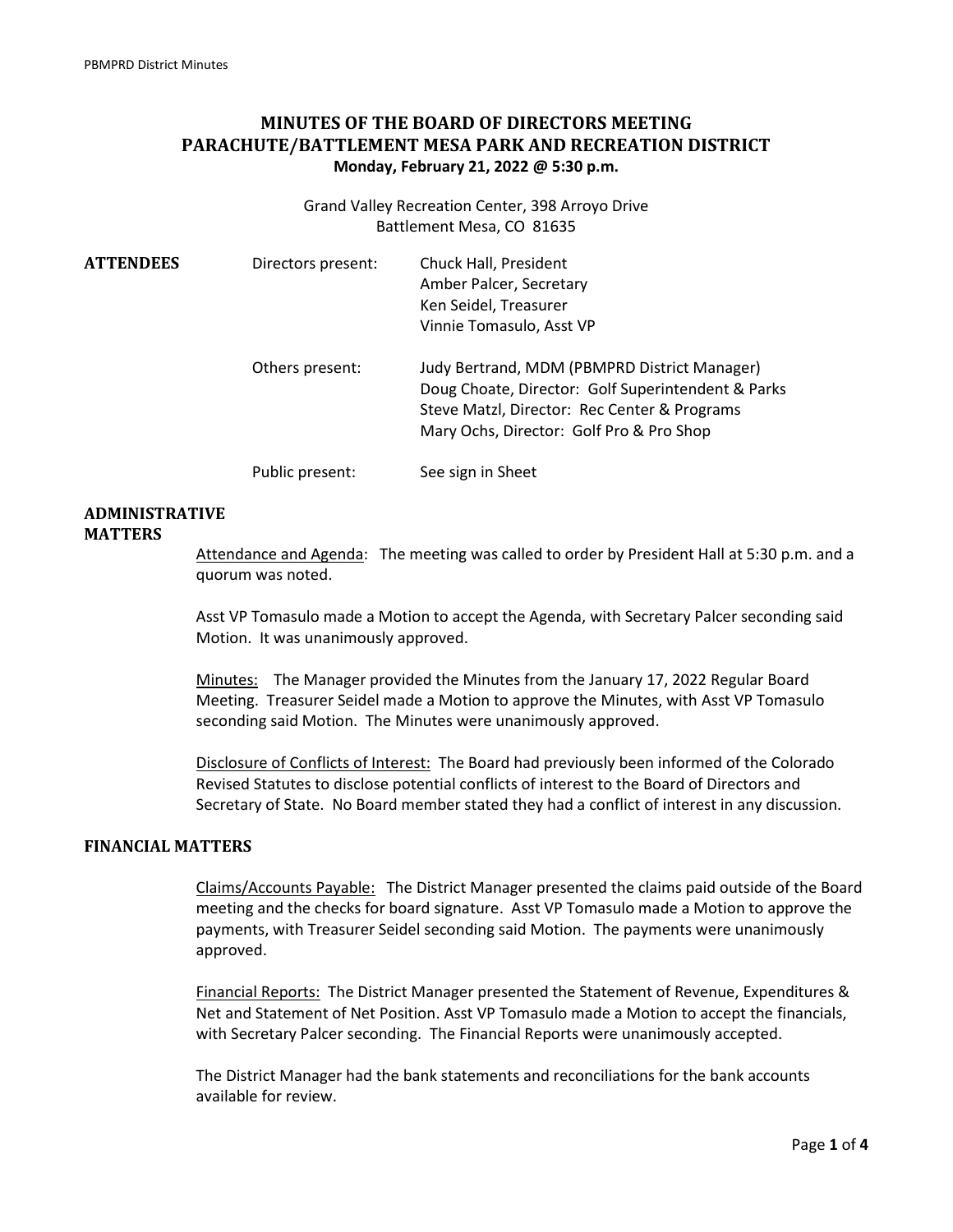#### **OPERATIONS-DIRECTORS REPORTS**

Golf Course and Parks: Director Ochs submitted her Director Report and stated she had completed a full inventory. She stated that due to the previous Director cancelling orders there were no balls ordered for the season. The Western Slope pass was ordered. Director Ochs provided the BMGC Rounds Played report which showed an adjustment of 1,006 to rounds played in 2021 due to the previous Director's method for capturing rounds. Total rounds played in 2021 was 15,650 and not 16,656. Director Ochs provided the 2022 Tournaments/Groups schedule, along with calendars for April – October 2022. She is ordering new scorecards with our new logo.

President Hall asked about the cordless phone for the pro-shop and if we could make that work. The Manager said Chuck Curtis had said the issue was with Cedar Networks (fiber optics company). Director Choate will check into this.

Director Choate provided his Director Report and stated that JC Excavating was able to complete 50% of the work at the end of the driving range. He said that Chris Manera provided a rough draft of the plan to deliver water to the Rec Center and he is obtaining quotes for the pump station. President Hall asked about the weeds on the south side of the course and Treasurer Seidel said he informed the County that it was Todd Barton's property, and he was responsible.

Rec Center & Programs: Director Matzl provided his Director Report which showed total members at 1,599 with attendance of 4,244 for the month of February. Asst VP Tomasulo requested that Director Matzl provide monthly attendance numbers from 2021 to date and going forward. Director Matzl said digital fitness was not successful.

#### **MANAGER'S REPORT**

FMLD Grant Applications: Asst VP Tomasulo prepared Resolutions for FMLD grants.

Asst VP Tomasulo made a Motion to adopt the FMLD Mini grant Resolution for \$25,000 for Rec Center LED lights, with Secretary Palcer seconding. It was unanimously adopted.

Asst VP Tomasulo made a Motion to adopt the FMLD Traditional grant Resolution for \$98,700 for the completion of the Grand Valley Rec Center irrigation water system conversion. (Transfer of golf course water to rec center.) Treasurer Seidel seconded said Motion and it was unanimously adopted.

Golf Cart Replacement: The Manager requested retroactive approval to sell all golf carts to Beachside Cars for \$280,000 and purchase 60 new carts from Colorado Golf & Turf for \$397,341 in 2023. By agreeing to this purchase it keeps the 2022 rates valid until 2023 when the new carts will be delivered. Treasurer Seidel made a Motion to sell the old carts to Beachside Cars and approve the purchase of new carts from Colorado Golf & Turf. Asst VP Tomasulo seconded said Motion and it was unanimously approved. The Manager noted that due to negotiations with Colorado Golf & Turf and Beachside that Directors Choate and Ochs saved the District around \$116,000.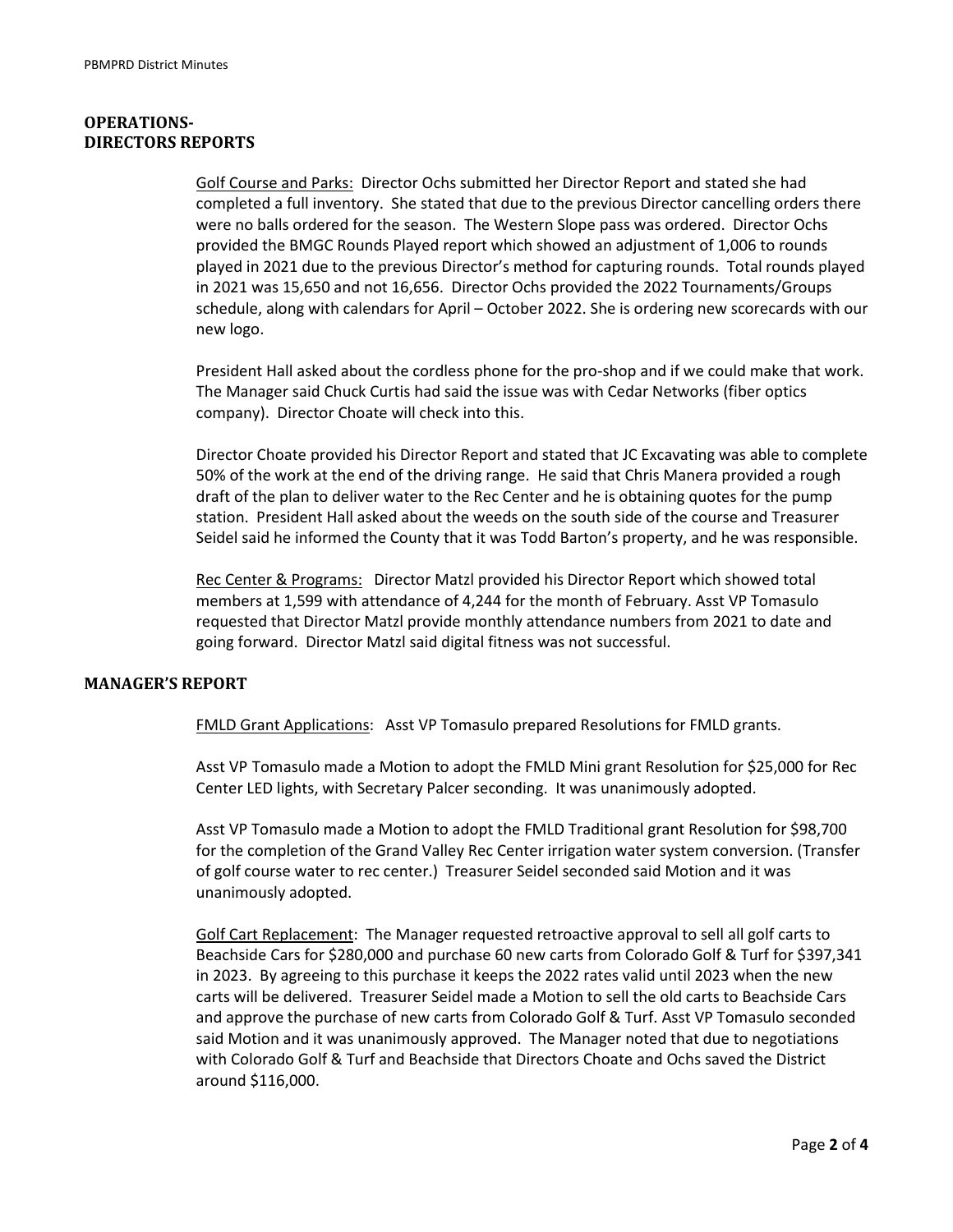Upgrading Golf Computers: The Manager had approved the purchase of \$8,525 with Club Prophet for new computers. She noted that these computers had not been upgraded since 2018 and were still running on Windows 7.

Election: The Manager noted that as of this meeting she had not received any Self Nomination forms for the May 3, 2022 election.

Annual Report: The Manager provided the Annual Report for review by the Board prior to sending it to Jean's Printing. She stated she will order 250 reports.

Golf Digest and Website: The Manager stated that she and Directors Choate and Ochs had attended several Zoom calls with the website designer and Golf Digest and the target for going live with the site and marketing is March 15<sup>th</sup>.

SGM Inspection: Director Matzl provided a report summarizing the finds from the SGM building inspection. He recommended repairing the pool cracks in 2022 – 2023. Asst VP Tomasulo suggested exploring redundancy in the systems for domestic water and the boiler.

A1 Plumbing Damage: The Manager provided the Board with the demand letter from PBMPRD attorney to A1 to force them to repair the damage to the men's locker room.

#### **NEW BUSINESS**

President Hall mentioned adding auto charging stations on the upper parking lot. The Manager stated she thought DOLA may have some funding opportunities.

President Hall asked about when we would be able to use the Ropes Course. Director Matzl will follow up on that.

#### **ADJOURNMENT**

There being no further business to come before the Board at this time, President Hall adjourned the meeting at 6:45 p.m.

The next Regular Meeting is scheduled for **Monday, March 21, 2022 at 5:30 p.m. at the Grand Valley Recreation Center, 398 Arroyo, Battlement Mesa, CO.**

Respectfully submitted, Judy Bertrand, District Oversight Manager

**THESE MINUTES APPROVED AS THE OFFICIAL FEBRUARY 21, 2022 MINUTES OF PARACHUTE BATTLEMENT MESA PARK AND RECREATION DISTRICT BY THE BOARD OF DIRECTORS.** 

\_\_\_\_\_\_\_\_\_\_\_\_\_\_\_\_\_\_\_\_\_\_\_\_\_\_\_\_\_\_\_\_\_\_\_\_\_\_\_\_\_ \_\_\_\_\_\_\_\_\_\_\_\_\_\_\_\_\_\_\_\_\_\_\_\_\_\_\_\_\_\_\_\_\_\_\_\_\_\_\_\_\_

**(Signed copy in possession of the District Oversight Manager)**

Adam L. Ford, VP Chuck Hall, President